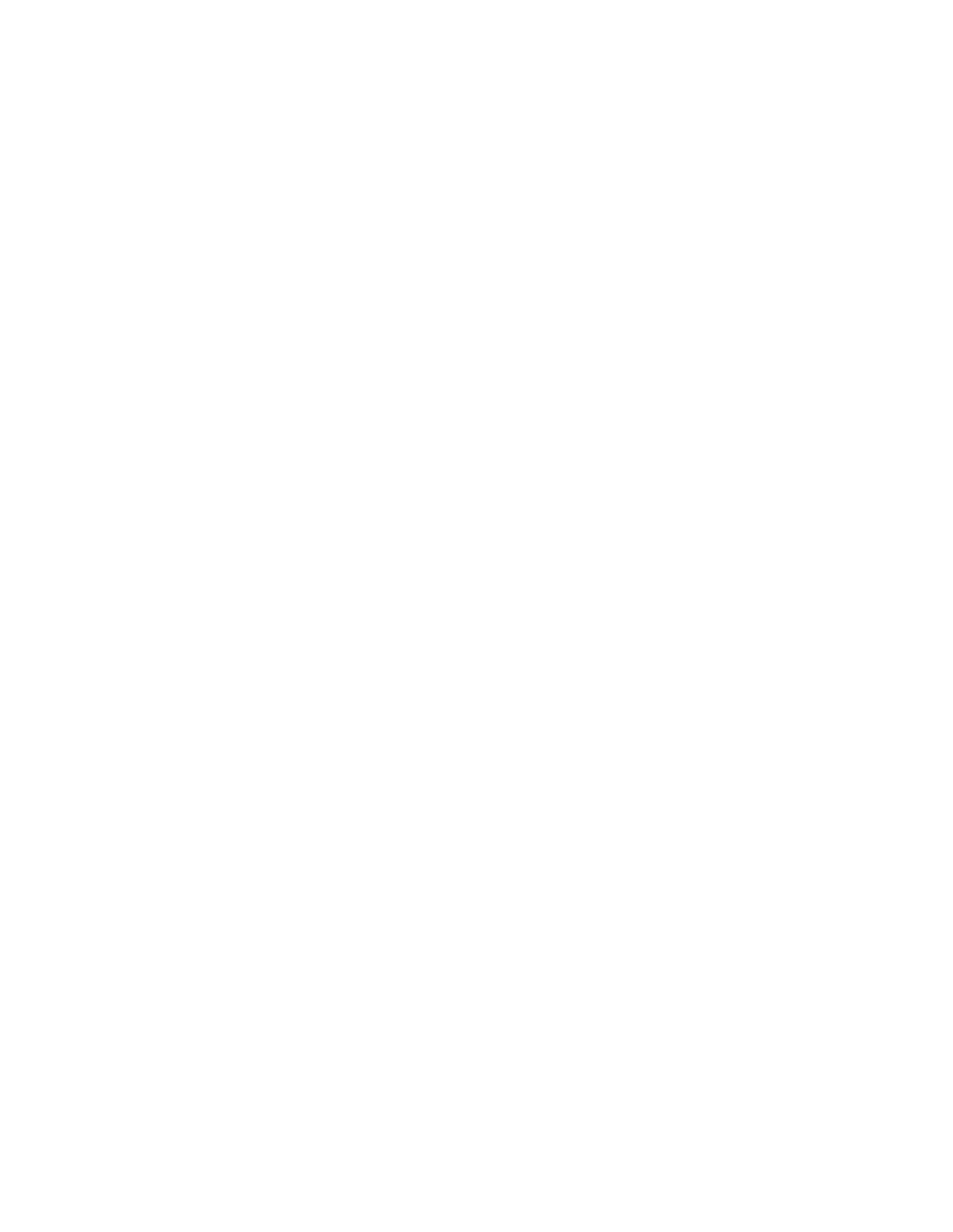### **1. PROCEDURE**

- 1.1 The **minutes** of the Research Board held on 27 May 2004 [1] were approved without modification.
- 1.2 A **matter arising** from those minutes concerned the approval of experiment P182 (nTOF-10) which was subject to satisfactory resolution of safety issues involved with the targets. R. Aymar reported that one of the proposed targets,  $^{241}$ Am, had been refused on safety grounds, but the others available had been accepted. A review should be made of the safety conditions concerning the use of the targets, to see if there is room for improvement of those conditions.

# **2. REPORT ON THE RECOGNIZED EXPERIMENT GLAST/RE7**

- 2.1 T. Reposeur gave a status report on the Recognized Experiment **GLAST**, the Gamma-ray Large Area Space Telescope. This is a satellite-based experiment, to be launched in February 2007, carrying two instruments: a large area telescope covering the energy range 20 MeV to 300 GeV, and a gamma-ray burst monitor covering the energy range 10 keV to 25 MeV. It will improve significantly on the performance of previous satellite-based gamma-ray observatories, such as EGRET, and provides overlap with the higher-energy ground-based detectors. The instrument includes a silicon tracker with tungsten converter for measurement of the photon direction, and a calorimeter based on CsI crystals. The current status is that the hardware design is finished, and engineering models have been assembled and tested. The flight modules should be completed by end-2005. Data challenges are being made to prepare the software, simulating sources over the full sky for one day (this year) and a month (next year).
- 2.2 P. Baillon then gave his report as CERN rapporteur for the experiment. He pointed out that there is a substantial involvement of European laboratories in the experiment, which is using the same techniques for cosmic ray studies as are used in particle physics. The experiment has a rich potential for the discovery of new phenomena. The collaboration is only making little use of CERN resources, and occasional use of test beam (in particular for the test of the calorimeter). **The Research Board approved the continuation of the Recognized Experiment status of GLAST for a further three years, as RE7.**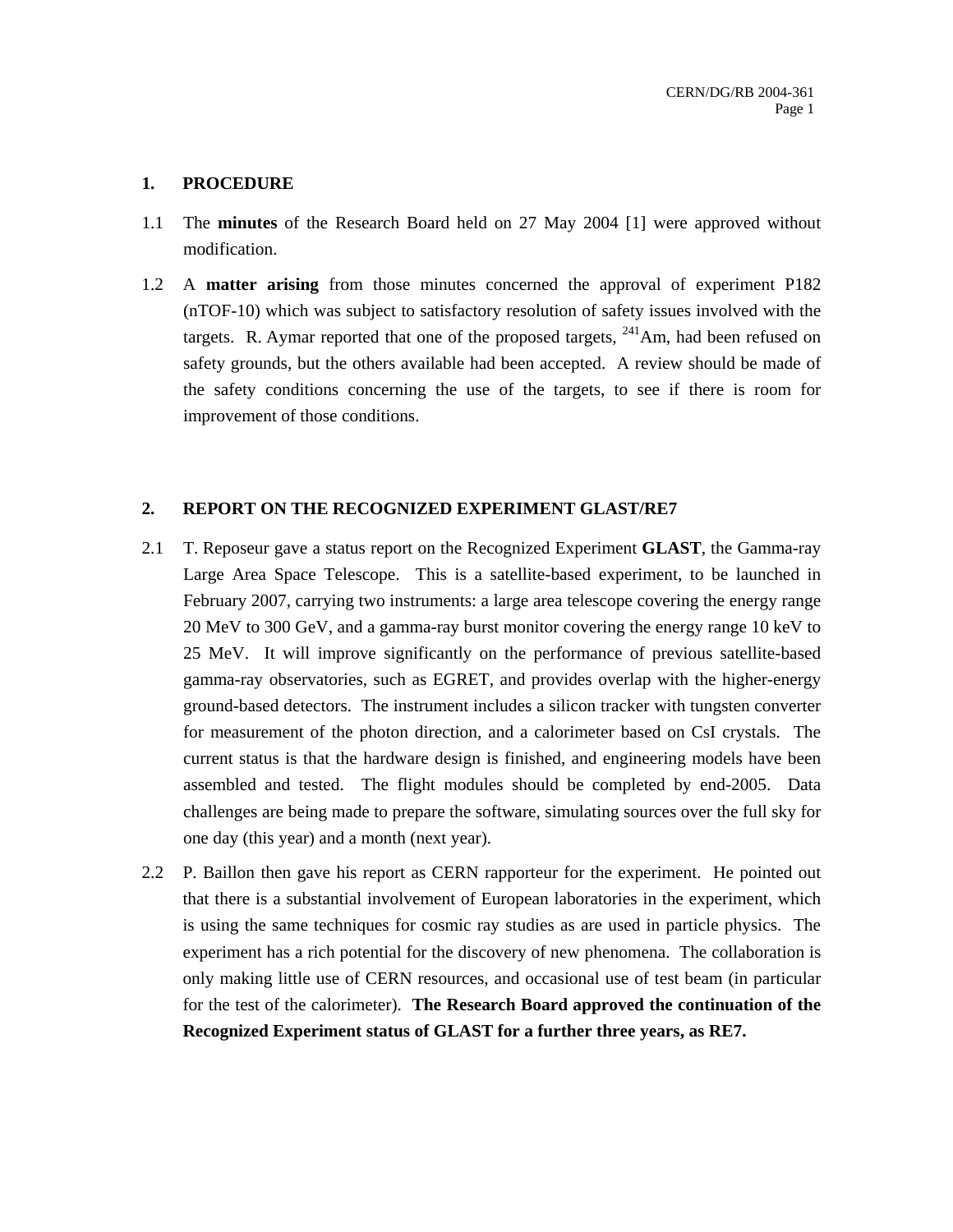#### **3. REPORT FROM THE LHCC MEETING OF 30 JUNE – 1 JULY 2004**

- 3.1 M. Calvetti began his report from the LHCC with the presentation of the **TOTEM** Technical Design Report [2] and Addendum [3]. TOTEM will measure the total pp cross section at the LHC, and study elastic proton scattering. It uses two tracking telescopes on each side of the interaction point at Point 5, in a manner compatible with the CMS detector, to measure inelastic pp collisions. The precise determination of the total cross section also requires the measurement of elastic scattering down to low momentum transfers,  $-t \sim 10^{-3} \text{ GeV}^2$ , and this will be achieved with the use of two sets of silicon detectors located in Roman Pots at 147 m and 220 m from the interaction point. The proponents are also interested in the study of diffractive events, and M. Calvetti stated that the recommendation for approval was for all the physics that could be done with the proposed detectors. Operating the TOTEM detector in conjunction with CMS would enhance the study of hard diffraction events; but this requires further evaluation by the two collaborations. **The Research Board approved the technical design of TOTEM, as described in the TDR and Addendum. The final approval of the experiment will be considered at a later date, when its funding has been agreed. The proponents of the experiment are encouraged to further develop the collaboration between TOTEM and CMS.**
- 3.3 Next the situation concerning **electronics R&D** for upgrades to the LHC experiments was reported on, as had been discussed at the LHCC meeting of 24 March. At that meeting P. Sharp had reviewed a CMS workshop on the subject, which concluded that any upgrades to the electronics must build on the experience of the original development, involving the original teams in future R&D; given that in the next two years most of the design teams will have completed their commitments, now is a good time to start considering an R&D programme for eventual upgrades. The LHCC endorsed the initiative to extend the partnership with IBM from 0.25 µm CMOS technology into Deep Sub-Micron technologies. It also noted that a number of electronics R&D projects have already been identified by the LHC experiments, and that it is planned to develop these projects into future R&D proposals. The LHCC considered it important to have a central coordination of this effort at CERN, to ensure that the modern technologies remain available to the home institutes. **R. Aymar requested the PH department to review the current coordination for electronics R&D that is in place at CERN, and to report on whether there is a need for that effort to be reinforced.**
- 3.4 Finally M. Calvetti summarized the **Comprehensive Review of ATLAS** [4]. Very significant progress has been made towards the realization of the experiment since its last Comprehensive Review in July 2003. Construction of the majority of the final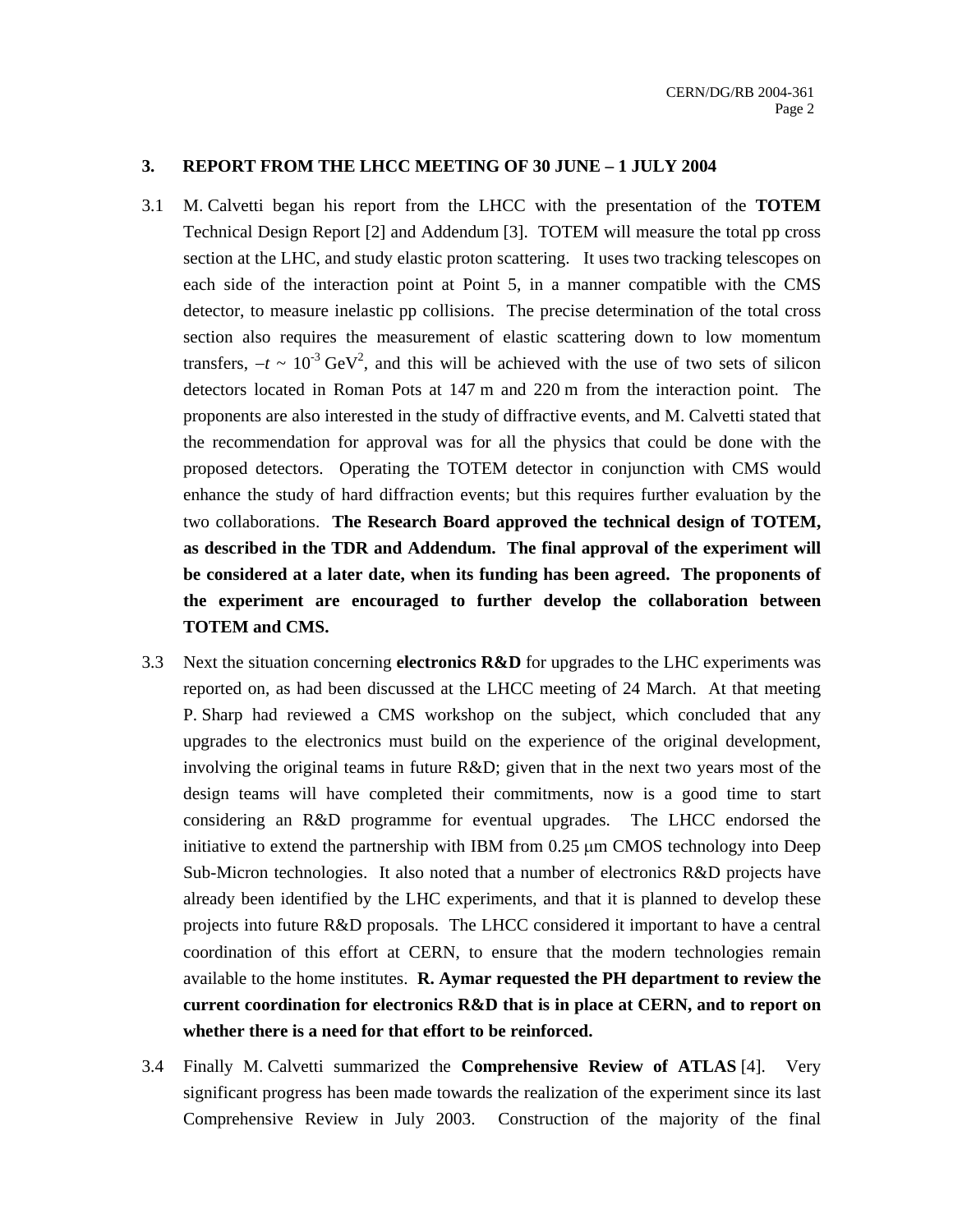components is either well underway or completed, installation of the technical infrastructure underground is well advanced, installation of the first sub-detector elements in the cavern has been successful, and preparations for commissioning of the experiment are in progress. However, the schedules of the Barrel and End-Cap Toroid magnets, the Barrel and End-Cap Semiconductor Tracker (SCT), and End-Cap A of the Transition Radiation Tracker (TRT) are considered to be critical. Nevertheless, the LHCC considers it realistic for ATLAS to have an initial working detector for the start of LHC operation in 2007, although detector installation can be foreseen beyond that date. **The Research Board took note of the report.**

#### **4. REPORT FROM THE SPSC MEETING OF 6 JULY 2004**

- 4.1 The report from the SPSC started with a presentation from M. Hauschild concerning the status of the machines and the proposed schedule of the run for the remainder of this year. There had been problems at the start of the run from Booster water leaks, the PS extraction septum failure and SPS vacuum leak, resulting in about two weeks' delay. It was proposed to extend the run by two weeks, ending on 15 November, to compensate for this. Furthermore, as NA48/2 was taking data at the start of the year, followed by NA60, the date for change-over between the two experiments was delayed by two weeks to 18 August. There has now been a second failure of the PS extraction septum, on the unit that was used to replace the one that had previously failed. An emergency repair had been performed on the first septum, allowing it to be reinstalled, with a total loss of about 12 physics days for the SPS. NA60 has requested 5 days of lower-energy running, at 158 GeV [5], which was recommended for approval by the SPSC, and has been included in the new schedule. **The modified schedule was approved by the Research Board.**
- 4.2 J. Dainton then reported on the other items from the recent SPSC meeting. **COMPASS**/NA58 requested a three week run with a hadron beam before the end of this year, instead of the muon beam that they have been using so far. The request was recommended for approval by the SPSC, in particular since it was considered that the resulting data would lead to published results—J. Engelen will follow closely whether this turns out to be the case. In addition it would be important preparation for further proposed hadron running beyond 2005. **The Research Board endorsed the recommendation from the SPSC.**
- 4.3 The **CAST** experiment searches for solar axions using a decommissioned LHC test magnet, equipped with detectors to search for the X-rays that the axions would produce on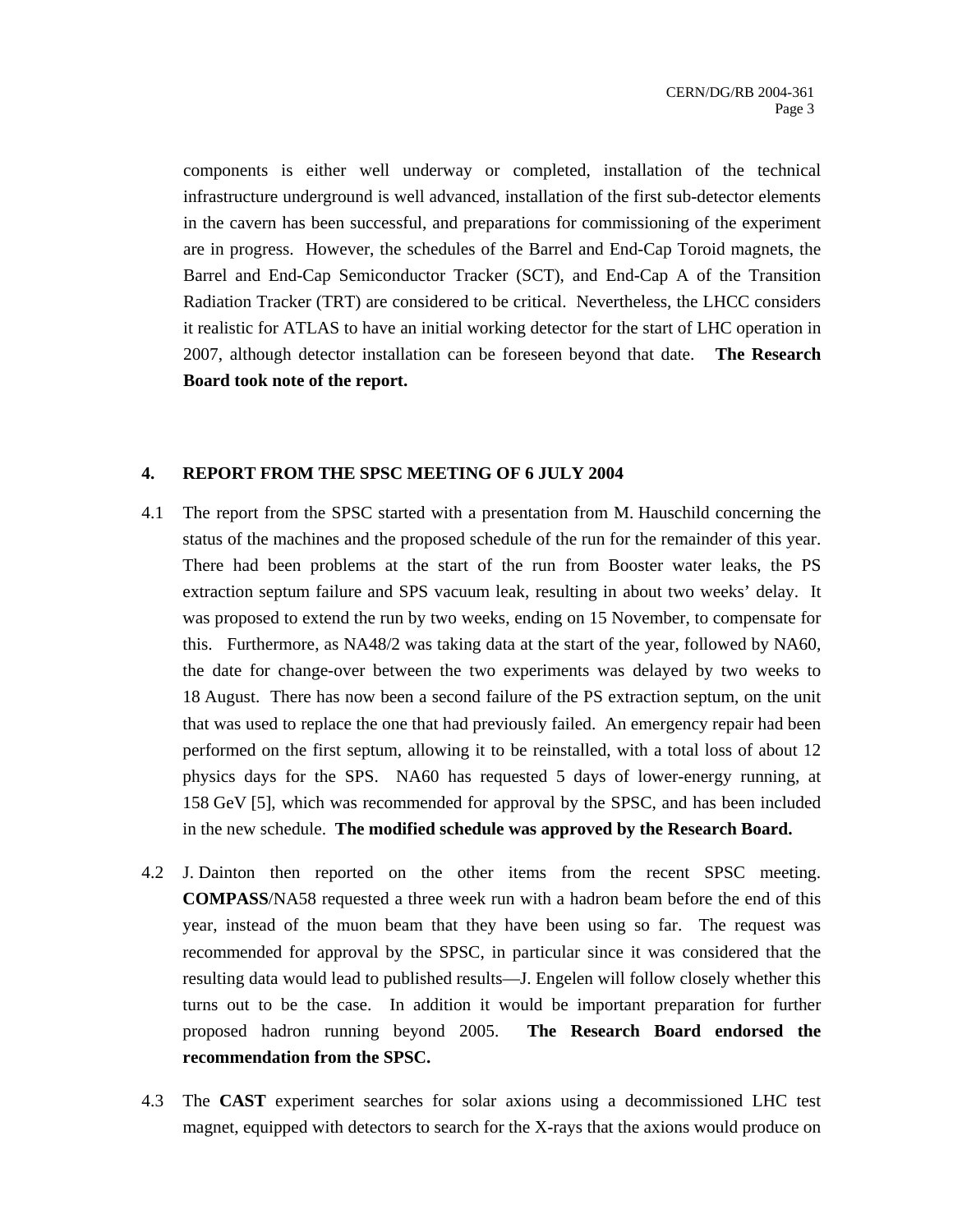traversing the magnet. They have now achieved the best limits on solar axion production [6], and request a further run in 2006–7 filling the magnet bore with helium to extend the sensitivity to higher mass. This was recommended for approval by the SPSC. **However, as this involves running beyond 2005 the decision on approval was deferred until the next Research Board, so that the issue of the resources required could first be understood.**

4.4 **DIRAC**/PS212 has submitted an Addendum to their proposal, for the lifetime measurement of  $\pi\pi$  and  $\pi$ K atoms to test low-energy QCD [7]. The SPSC recommended it for approval, for one year of setting up in 2006 followed by two years of data taking in 2007-8. **Again, as this involves running beyond 2005 the decision on approval was deferred until the next Research Board, so that the issue of the resources required could first be understood.** 

# **5. REPORT FROM THE INTC MEETING OF 24-25 MAY 2004**

- 5.1 J. Äystö reported on the previous meeting of the INTC. Two proposals were recommended for approval at ISOLDE, and an additional proposal concerned a study of a target system for high intensity proton beams, proposed to be performed in the nTOF area.
- 5.2 **P138 Add. 2** (ISOLDE) *Investigation of astrophysically relevant neutron-rich argon nuclei* [8]. The measurements proposed could help explain the unusual isotopic abundancies observed in meteorites. A condition had been imposed by the INTC that the injection and breeding of radioactive ions in the source had to be proven prior to the experiment, but this has now been accomplished. **The experiment was approved for an allocation of 16 shifts; it will continue to be known as IS400.**
- 5.3 **P153** (ISOLDE) *Laser spectroscopy study on the neutron-rich and neutron-deficient Te isotopes* [9]. The proposal aims to measure nuclear moments and charge radii in the Te region, close to the  $N = 82$  shell closure, and provide information on the evolution of shell structures far from stability. **The experiment was approved for an allocation of 23 shifts; it will be known as IS428.**
- 5.4 **P186** *Studies of a target system for a 4-MW, 24-GeV proton beam* [10]. The proposal is for a proof-of-principle test of a target station suitable for a Neutrino Factory or Muon Collider source, using a 24 GeV proton beam incident on a target consisting of a free mercury jet inside a 15 T capture solenoid magnet. It was recommended for approval by